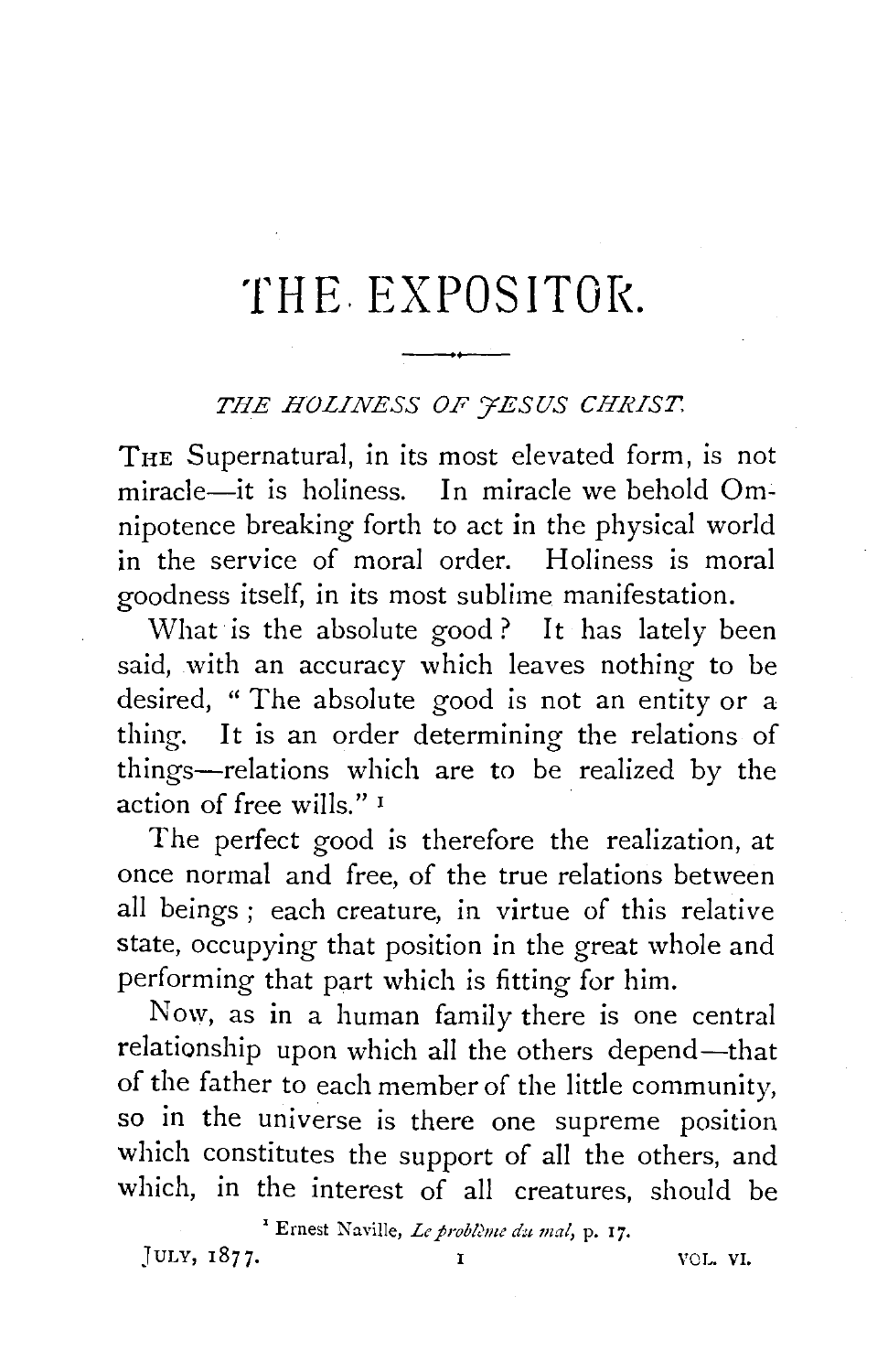guarded before all else-that of God. And in the general sphere of goodness, the place of the special province of holiness is just here.

Holiness in God Himself consists in his immutable will to preserve intact the order which should exist amongst all creatures, and to bring them all to realize the relation which should unite them to each other ; consequently, before all else, to maintain the integrity and dignity of his own position in the face of free beings. Holiness, thus understood, includes two things :- the communication by God of all the wealth of his divine life to every free being who shall consent to recognize his sovereign position, and sincerely acquiesce in it; the denial at first of this perfect life to, or the withdrawal of it afterwards from, every creature who attacks or denies this position, and who endeavours to break that bond of dependence which should unite it to God.

Holiness, in a created being, consists in its voluntary acquiescence in the supreme position of God. The man who, with all his power, affirms God to be the absolute, the only self-existent, Being ; the man who in his presence voluntarily abases himself in the feeling of his own nothingness, and endeavours to draw all his fellows into the same state of voluntary self-suppression, is iavested with the true characteristics of holiness.

This holiness includes in his case, as it does in God, love and righteousness : love, by which he joyfully acknowledges God and all the creatures which surround him as placed where they are by God-he loves them, and wills their existence, because he loves and wills both God and all that God loves and wills;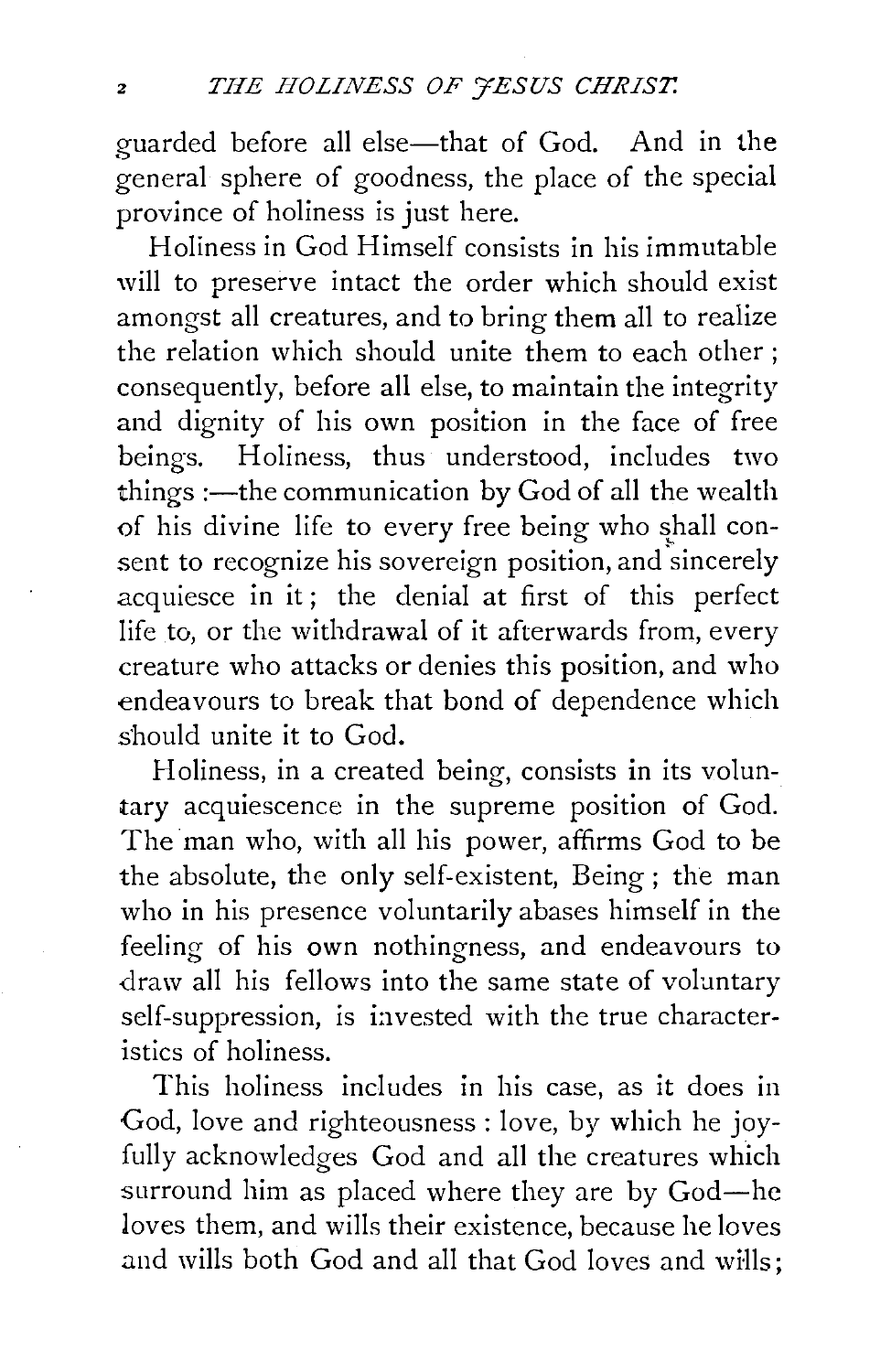and righteousness, by which he respects, and, as much as in him lies, causes to be respected, God and the province assigned by God to each created being. Such is holiness in God and in man : in God, the immutable affirmation of Himself; in man, the unvarying affirmation of God.

This supreme goodness has been wanting among the heathen. The Divine Being was not understood .among them in such a way that He could occupy so high a position in their consciousness. Their gods were not worthy to stand in such a relation to men. In Israel there was a presentiment and an imperfect realization of holiness. For Jehovah was there recognized as the Being of beings, and man was enabled in self-humiliation to reach to the feeling ·of his own nothingness before Him. But it was .never actually realized save in Jesus Christ, and it is only from his person and history that we gather our ideal of holiness. It is in Jesus that mankind per- ·ceives how it is possible for us to affirm God and all 'that God affirms, not only in humility, but in joyfulness and in the spirit of sonship, with all the powers of our being, even to the complete sacrifice of our-·selves.

In Christ, man became, by the annihilation and voluntary dedication of himself, a medium sufficiently transparent to allow the glory of God to shine forth .in him in perfection. Thus it was that the life of Christ was the advent of the kingdom of God.

But here the question arises: Was this self-dedication of Christ to God really perfect? Was it in no ·degree alloyed by human imperfection, by sin, selfishness, evil desires, pride, impatience? Did it retain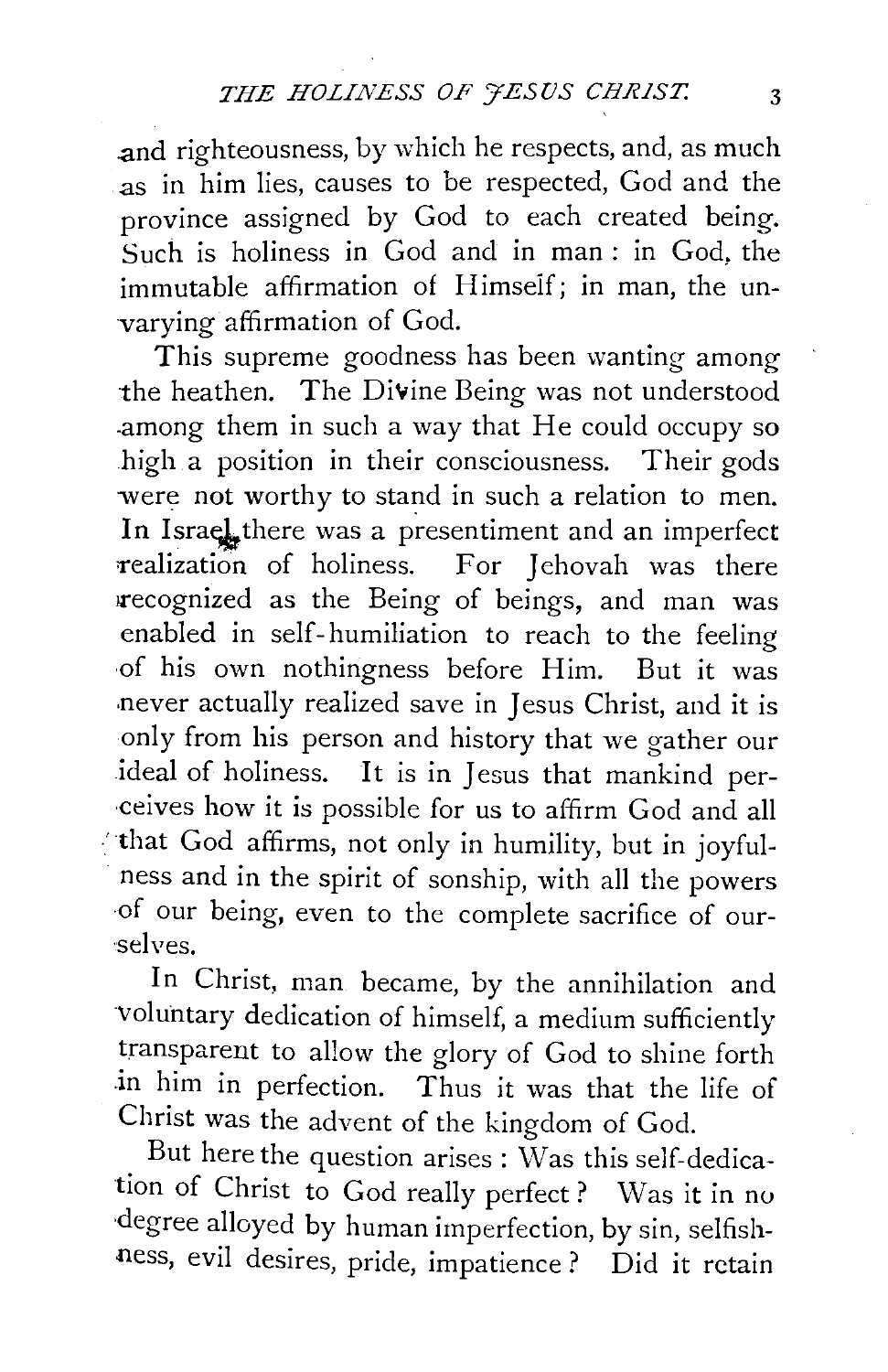its integrity in every moment of his life, from the manger to the cross? Was the body of Jesus always completely subject to his soul, and his soul, with all: its faculties, always completely subject to the spiritthat higher principle, through the instrumentality of which man communicates with God, and subordinates himself voluntarily to Him ? This is the question upon which we are now about to enter. It is a vital one for Christianity. For if we cannot answer it in the affirmative, Christ differs from us only in degree,. and we are called to live *like* Him but not by Him. But if we can so answer it, his condition differs inkind from ours, and in order to be like Him, wemust begin by tracing our being *in* Him and *from*: Him.

Three principal objections are commonly raised against this fundamental truth of the Christian faith.

r. It is impossible to affirm with certainty the perfect holiness of Christ, because neither we ourselves. nor those who lived with Him have had the power to read his heart deeply enough to know whether everything passed in it in conformity with the absolute Law of Right. The adversaries of our faith even cite certain words and actions in the life of Jesus, from which they claim the right to infer that. He too was not exempt from sin.

2. Supposing that the perfect holiness of Christ. could in some way be demonstrated, we are then met with the objection that so lofty a condition is something superhuman, and that this perfect Jesus would be no longer a true man.

3. A holiness different in nature from ours, even. if it were real, would be useless to us, since it could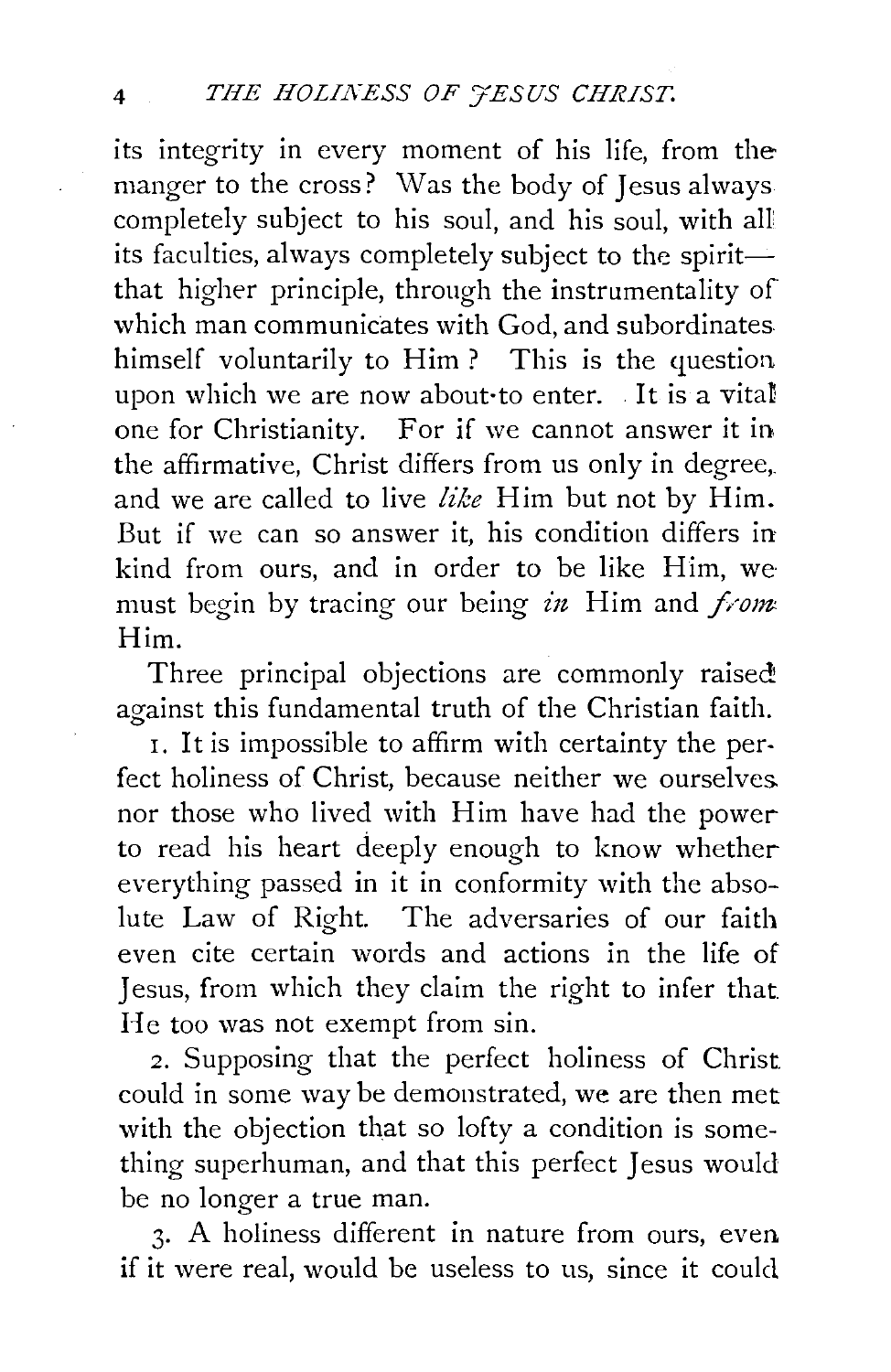not serve as a model for us, moving, as it would, at a height inaccessible to our weakness.

In presence of these objections, my business will be to inquire: (r) Whether the perfect holiness of Jesus Christ cannot still, even in our day, be positively *demonstrated?* (2) Whether, perfect as it is, it does not remain, nevertheless, a *human* holiness ? (3) Whether, as such, it is not still *accessible* to every .one among us ?

## I.

"Are we in a position," asks M. Pécaut, "to pronounce a verdict of perfection upon the character of ·one of our fellow-creatures, when we do not know .all the specialities of his life, and cannot reach to the depths of his heart ? . . . The difficulty is enhanced if the subject of our investigations is an historical personage separated from us by eighteen centuries."<sup>1</sup>

Who could have believed that we should ever .arrive at measuring the distance which separates the earth from the moon, from the sun, from the fixed stars, without quitting the surface of our globe? Nevertheless we have done so. It was only necessary to measure upon the earth's surface a base and two angles, and the problem was solved with all the strictness of mathematical evidence. We can obtain a result not less certain with regard to the problem now before us by an analogous method. By means -of two incontrovertible facts, and of a principle which

<sup>x</sup>*Le Christ et la Conscience,* p. 237. A few paragraphs in which Professor Godet states and answers some petty objections to the character of Christ are here omitted. As these objections seem "frivolous" even to such critics as Dr. Keim, it can hardly be worth while to expend time and space in refuting them. -EDITOR.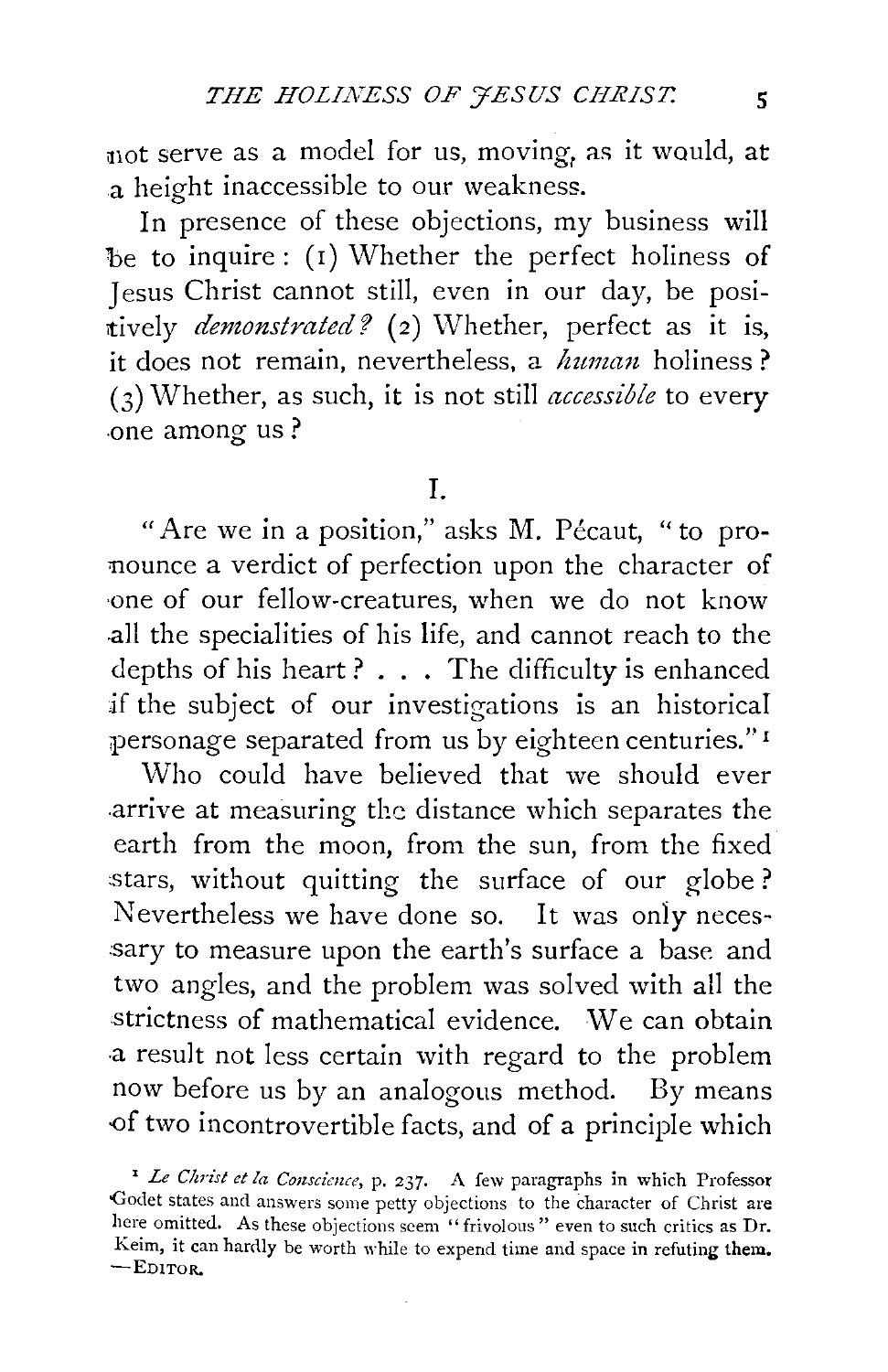unites them, we shall succeed in demonstrating the perfect holiness of Christ.

The first of the two facts to which we refer is the *relative* holiness of Jesus. Those even who dispute his absolute perfection do not deny that He was one of the best, if not the best, amongst men.

We may cite at this point the testimony of the contemporaries of Jesus, which though certainly insufficient to demonstrate his absolute holiness, does. nevertheless suffice to prove his relative purity and goodness. The declaration of Pilate, his judge, " I find no fault in this man ; " the confession of his. companion in suffering, "We receive the due reward of our deeds, but this man hath done nothingamiss ; " the exclamation of the Roman centurion who had presided at his execution, " Certainly this. was a righteous man;" the despairing cry of the traitorous disciple who had delivered Him up, " I have betrayed innocent blood "-all these sayings reveal to us clearly enough the impression made by Jesus upon all those who found themselves brought into relation with Him.

We also know the impression which his life produced upon his intimate friends, who had observed Him closely for three years. One of them calls. Him simply, "Jesus Christ the righteous ; "another, "The Lamb without blemish and without spot."<sup>1</sup>

The attachment even to death which they entertain towards Him, the office of Mediator and Advocate which they assign Him between the holy God and their guilty souls, prove that in their eyes. Jesus was at any rate the best of men, a man with-

' I John ii. I ; I Pet. i. Ig.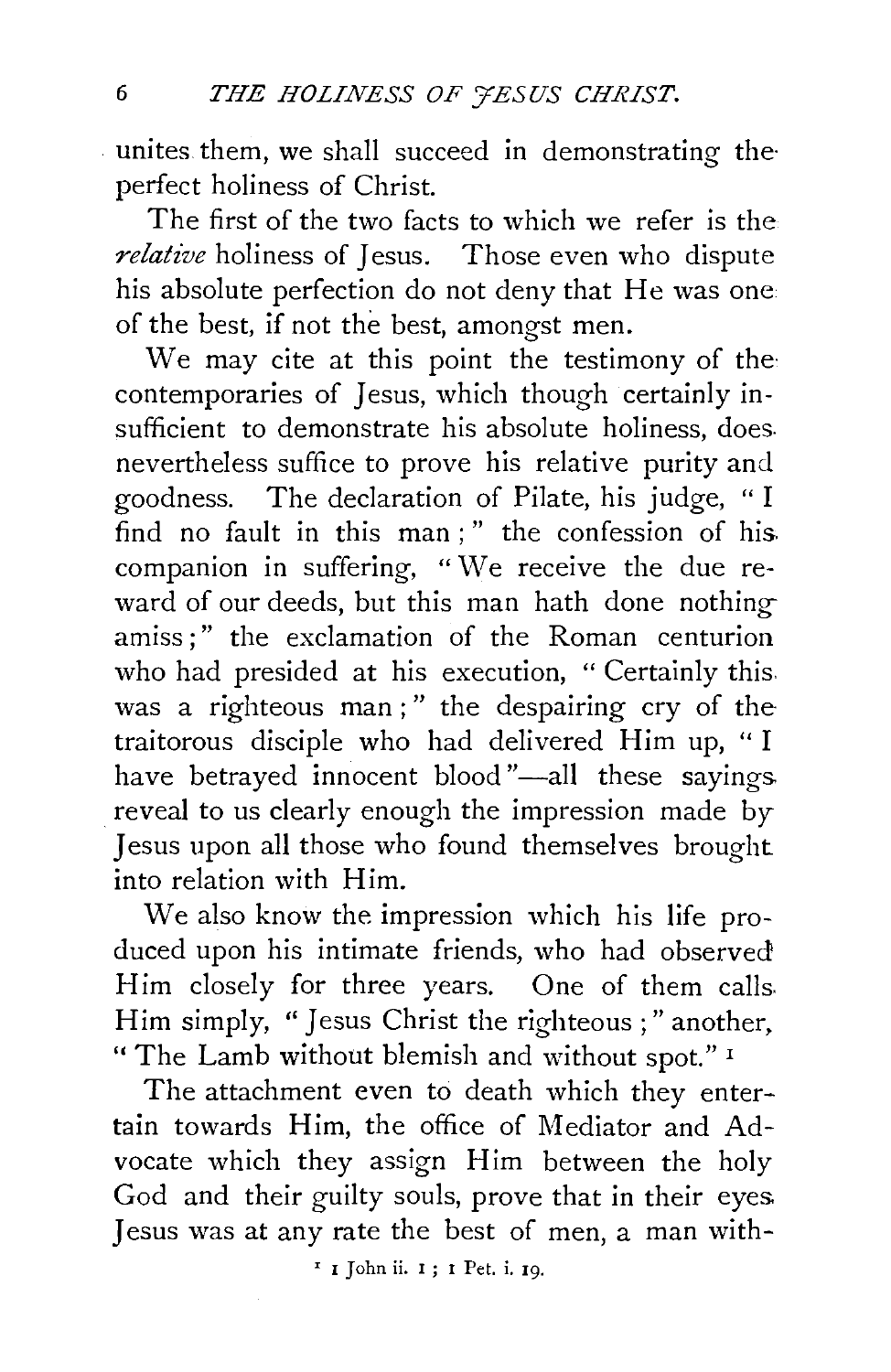out sin. No doubt they had not seen everything; their sight could not pierce to the secret purposes of the heart ; but this impression produced upon them all leaves no doubt in our mind as to the eminent moral qualities of the life and of the mind of Jesus. His teaching itself, the ideal of purity which is there presented to us, the law of charity inculcated in it, are also proofs of the personal character of Him who so speaks. None but a good man could so wonderfully discern and reveal that which is good. So much as this, Strauss himself, the greatest enemy Christianity has had to encounter in our time, acknowledges, and expresses in the following words. After having cited that sublime passage in the Sermon on the Mount in which Jesus pictures the heavenly Father making his sun to shine on the evil and on the good, and sending rain on the just and on the unjust, he adds: "This ideal of a God good to all men, Jesus could only have drawn from his own consciousness ; it could only be an emanation from that universal benevolence which was the fundamental feature of his own nature, and in virtue of which He felt Himself in perfect harmony with God. To withstand, like God Himself, the provocation caused by wickedness, to vanquish an enemy solely by beneficence, and to overcome evil with good only-these were principles which He drew from the character of his own heart. He pictured God to Himself such as He felt Himself to be in the best moments of his life. The ruling characteristic of his own being was a love which comprehended all creatures, and He makes of this the fundamental characteristic of the Divine essence." I.

<sup>&</sup>lt;sup>1</sup> *Leben 'fesu*, 1864, pp. 206, 207.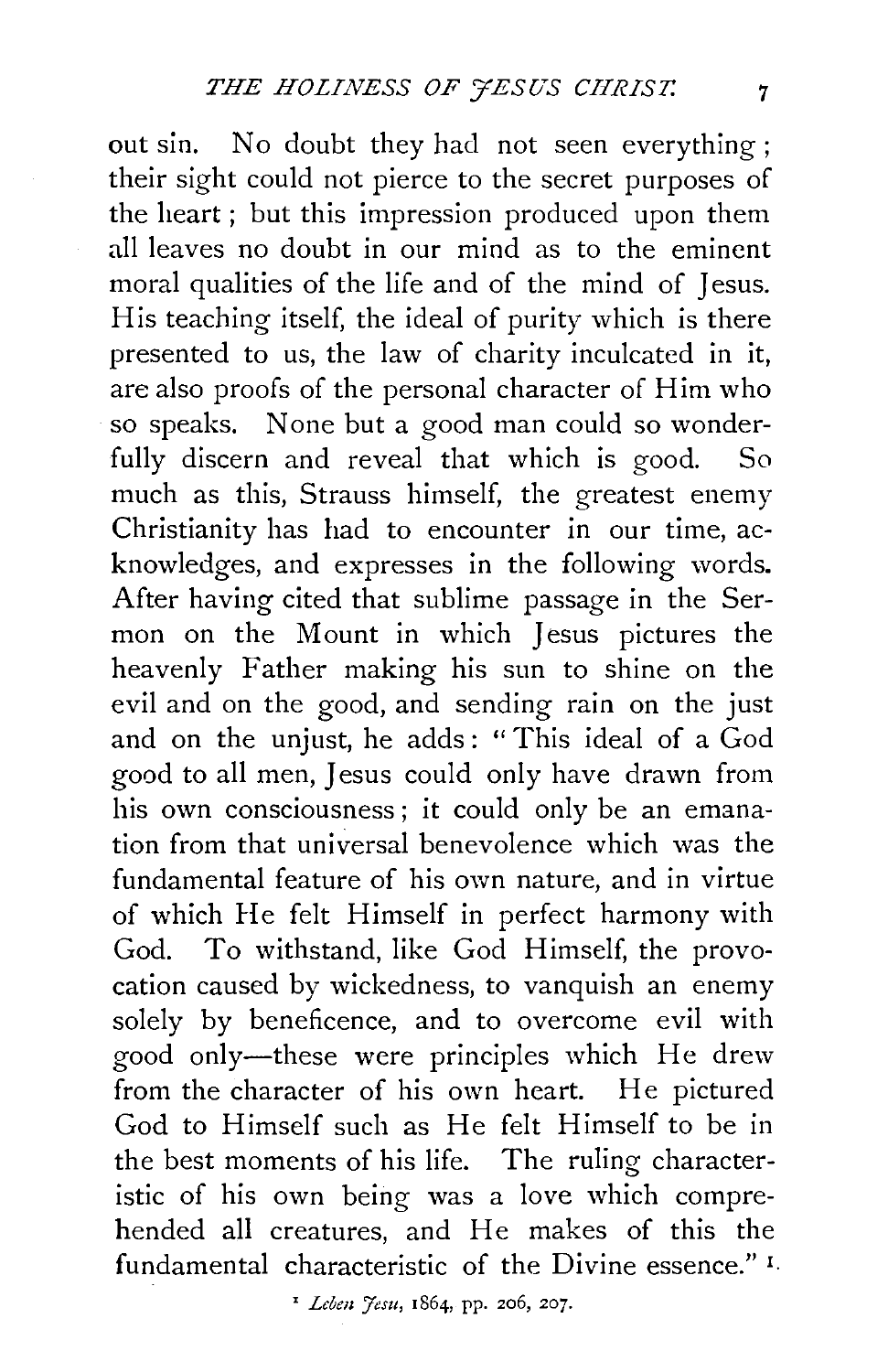Again, the same author says, in the chapter with which he concludes his work: "Every man eminent for morality, every thinker who has occupied himself with the moral activity of man, has contributed, within a sphere more or less wide, to the purification, the completion, the development of the ideal of morality. Amongst the personages to whom mankind is indebted for the perfecting of its moral conscience, Jesus occupies at any rate the highest place. He has introduced into our ideal of goodness some features in which it was deficient before He appeared. By the religious direction which He impressed upon morality, He gave it a higher consecration; and, by incarnating goodness in his own person, He imparted to it a living warmth. With reference to all that bears upon the love of God and of our neighbour, upon purity of heart and upon the individual life, nothing can be added to the moral intuition which Jesus Christ has left us." 1

You see that if I call Jesus one of the best of men, I shall not come under any suspicion of partiality. The acknowledgments made by Strauss, which I have just quoted, could only have been extorted from him by the irresistible force of historical truth.

This is the fact upon which we take our stand in this argument ; it is conceded by the most declared enemy of Christianity : - Jesus was a man pre-eminently good. But between that and a state of perfect holiness there is, no doubt, a wide gulf to be passed over. Can we cross it ? Yes ; and it is a principle to which moral experience conducts us which shall

*'Lebm J'cSit,* 1864, p. 625 *et seq.*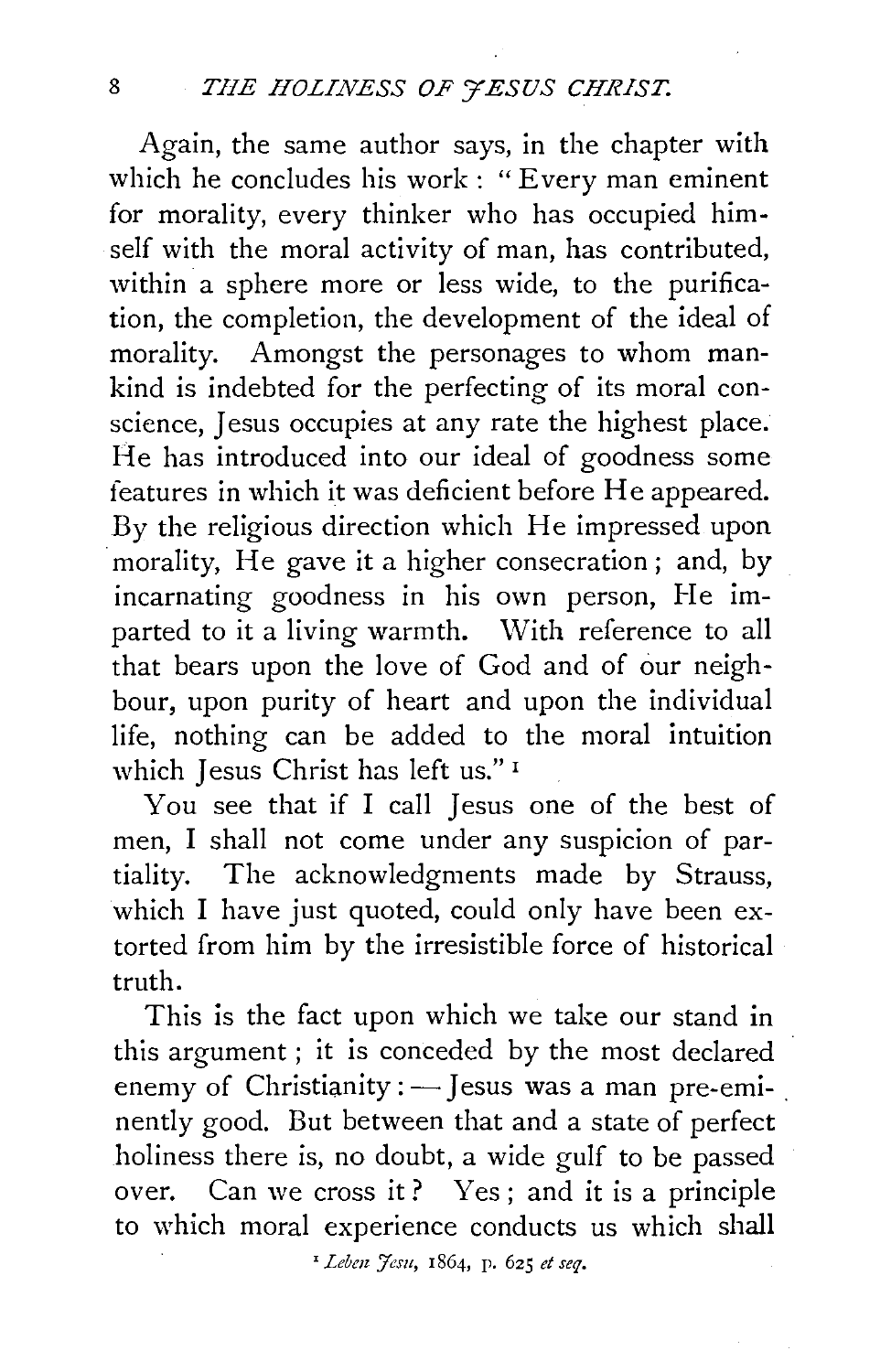serve us for a bridge. The principle is this,-The more holy a man is, the more clearly does he discern evil. The nearer he lives to God, the better does he recognize, the more vividly does he feel, everything that separates between him and God.

At every step of progress which we make in goodness, our conscience gains a keener sagacity in detecting sin, and our heart a greater honesty in deploring it. You can all ascertain for yourselves at any moment the truth of this law of our moral nature. A child who has become used to lying, at last lies without being conscious of it, and without feeling any regret for it; whilst upon the conscience of a truthful child the first lie prints itself like a redhot iron, and burns a deep wound. A girl who is light-minded, and given up only to her pleasure, absents herself from her mother from morning to night, following her plans and her pursuits, and yet she would be quite astonished if some one who had observed her conduct came to her in the evening to tell her that she had cause to reproach herself; while another who is devoted to her duties, will, on account of a mere act of heedlessness, or of a hasty word uttered to one of her companions, which others may not even have noticed, shed in solitude bitter tears, and refuse to forgive herself.

The more high-principled a merchant is, the deeper will be the uneasiness he will feel under the sense of the slightest act of injustice into which he may have fallen; while the most unprincipled speculations do. not cost a sigh to him who has accustomed himself to cross without scruple the boundary lines of ordinary honesty. A man who has made any progress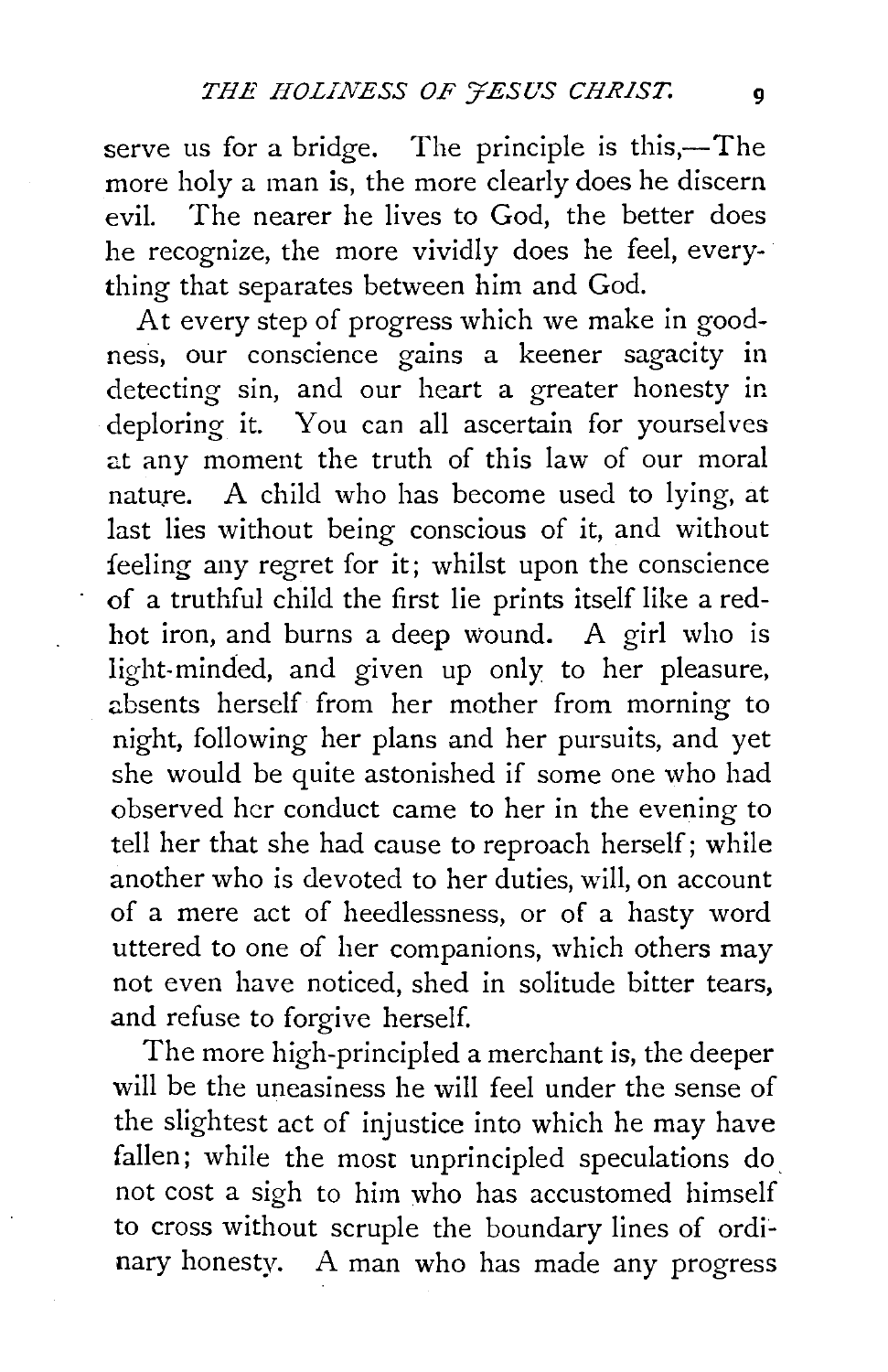in the life of holiness will not fail to take notice of every sinful thought, of every movement of self-love which comes across his mind; while a man less advanced will live from morning to night under the dominion of pride, of jealousy, or of some other evil passion, without even suspecting it.

Thousands of stains may pass unnoticed upon a garment already soiled, while on a perfectly pure garment the slightest spot draws attention. Strauss has himself given expression to this law in the following words: "In proportion as a man advances in moral perfection, does the inner sense, by which he perceives the slightest deviation from it in himself, become keener." 1

What is the result of all this with reference to the subject now before us? It is that if Jesus was one of the best or the best of all men, He must have perceived more clearly than any one else the slightest evil existing within Him, supposing that evil really to exist. In vain would sin have hidden itself within the deepest recesses of his heart; in vain would it have been reduced within that heart to a minimum ; still that conscience, clear- sighted and delicate as none other, would not have failed to have apprehended it as it passed, and that sensitive and filial heart would have suffered from it more than ours have ever suffered from the greatest sins.

Well-and this brings us to the other fact upon which we rest our case,-Is this what we find in the .life and in the sayings of Jesus? Does He ever accuse Himself of the slightest sin? Do we ever see in his eyes one of those tears of penitence which

• *Lebm 'Jesu,* P· 195.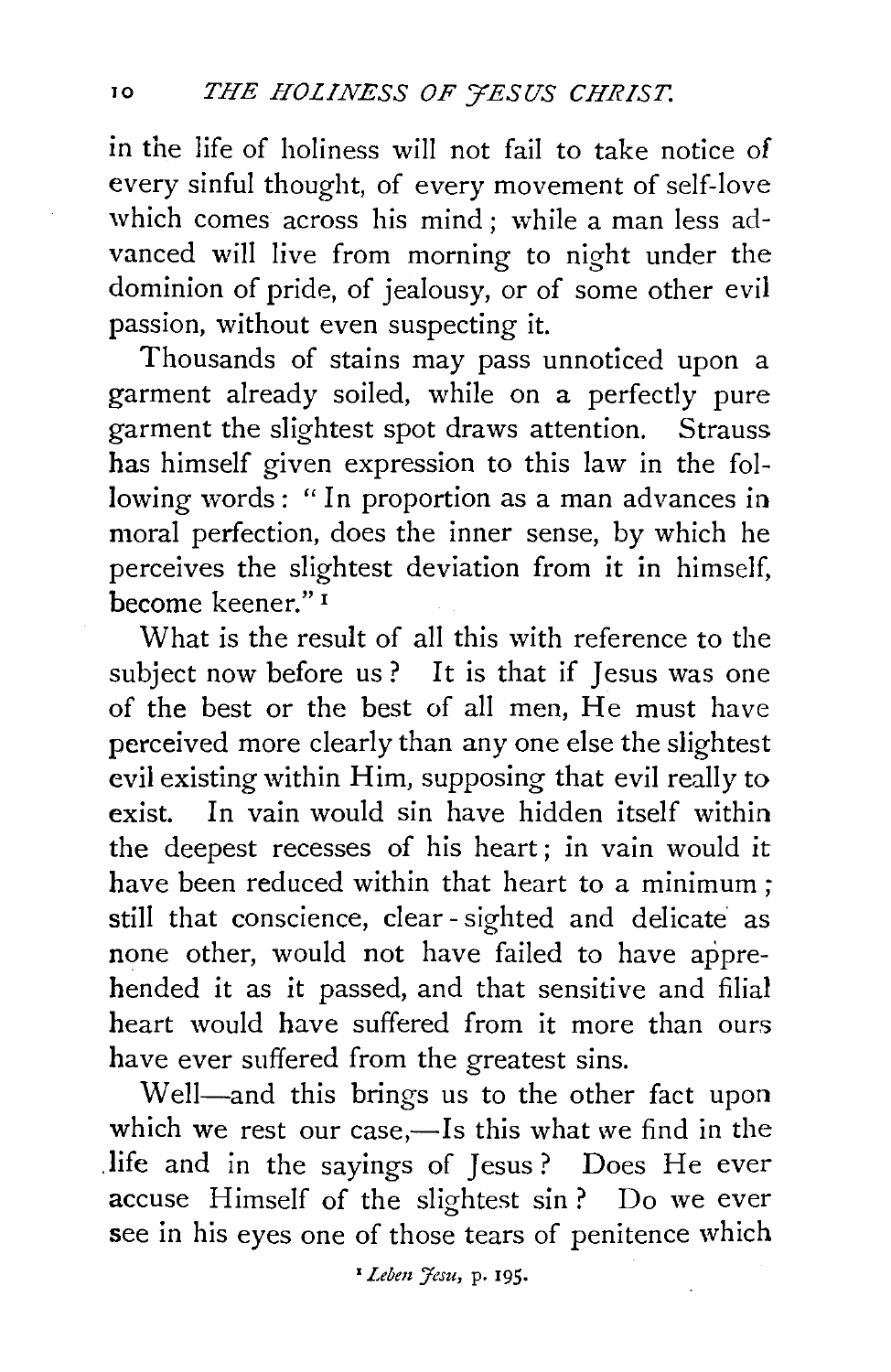wetted the cheeks of the greatest of the Old Testament saints, and which still, in our day, flow from the eyes of the most devout of Christians ? Do we ever see Jesus smite upon his breast like the publican, saying, "God be merciful to me a sinner"? I hear St. Paul exclaiming in the bitterness of his soul, " The good that I would I do not, but the evil which I would not, that I do: who shall deliver me from the body of this death?" Can your ear detect a syllable of the kind from the lips of Jesus.

Socrates, the wisest and best of men outside the people of Israel, seeing his disciples ridiculing a physiognomist who said he could trace in his features indications of every vice, declared that he had within him the germ of all these evil tendencies.<sup>1</sup> Was ever any such confession made by Jesus Christ ?

No, the sigh of a contrite heart is altogether foreign to the life of Jesus. Could it then be that He was ignorant of what his disciple St. Paul knew so well, that evil exists, in man especially, in the desires, in the secret springs of the heart, and that He allowed Himself to be caught in the same snare as the Pharisees-that of being satisfied with a mere external righteousness? So far from it, that it was He who pronounced those immortal words which brand a single impure look as incipient adultery; the emotion of anger, or of mockery of another, as incipient murder; an oath added needlessly to the \..simple yea or nay, as incipient perjury. Again, is it not He who teaches us to see in acts of ostentation or of self-conceit something hateful in the sight of God, and in a lie an act of submission to a Satanic im·

<sup>*r*</sup> Cicero, *De fato*, c.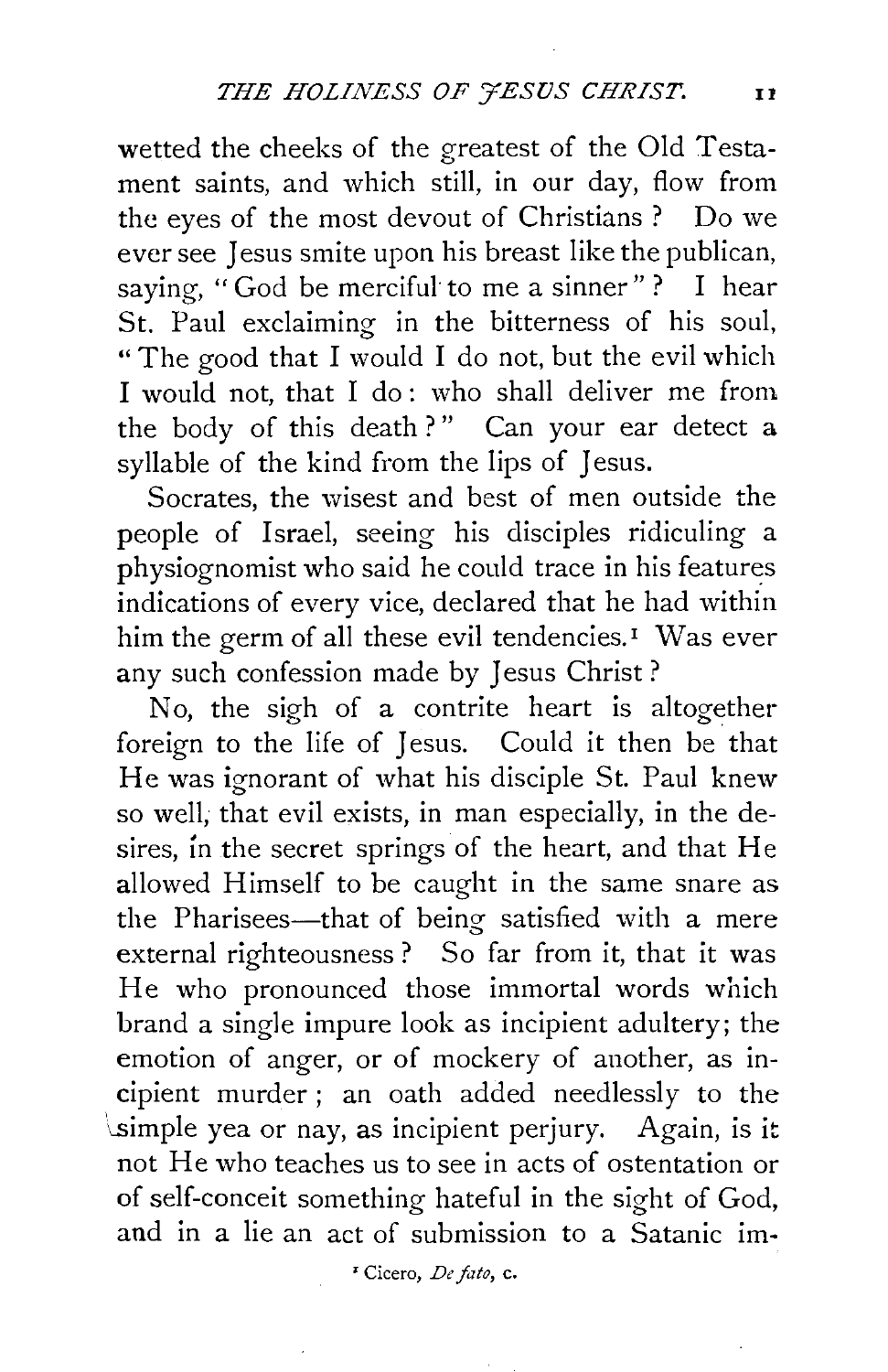puise? Or, will some one perhaps say that it was because He understood so completely the goodness of God, that He did not impute to Himself imperfections which He well knew were at once forgiven? But in that case why did He so severely reprehend in others that which He condemned so slightly in Himself?

You see the mind of Jesus with regard to sin. He who unveiled to mankind its existence under the most spiritual and subtle forms, and who thus once for all overthrew the throne of Pharisaism upon earth, never dreams of charging Himself with it. He speaks of sin-He does so continually-but never as attaching to Himself. "If ye, being evil," He says; not, "If we, being evil." Or again, "Ye must be born again;" but not, "We must be born again." Once more: "When ye pray, say, Our Father which art in heaven, . . . forgive us our trespasses ; " but never, "My Father, forgive me," nor any similar exclamation. Nay, more-He addressed once to the Jews this challenge : "Which of you convicteth me of sin?" No doubt the silence of his auditors when thus questioned proves nothing: they might be ignorant of the secret faults, the inward sins, of Him who thus challenged them. But the question of Jesus itself proves much-proves all. For how, with a sensitive conscience such as his, if He felt Himself burdened with the slightest sin, could He, without hypocrisy, put to others a question which between Himself and God He must answer in a way different from theirs, and then claim a victory by their silence?

It is with this same feeling of perfect innocence that, addressing Himself to the women of Jerusalem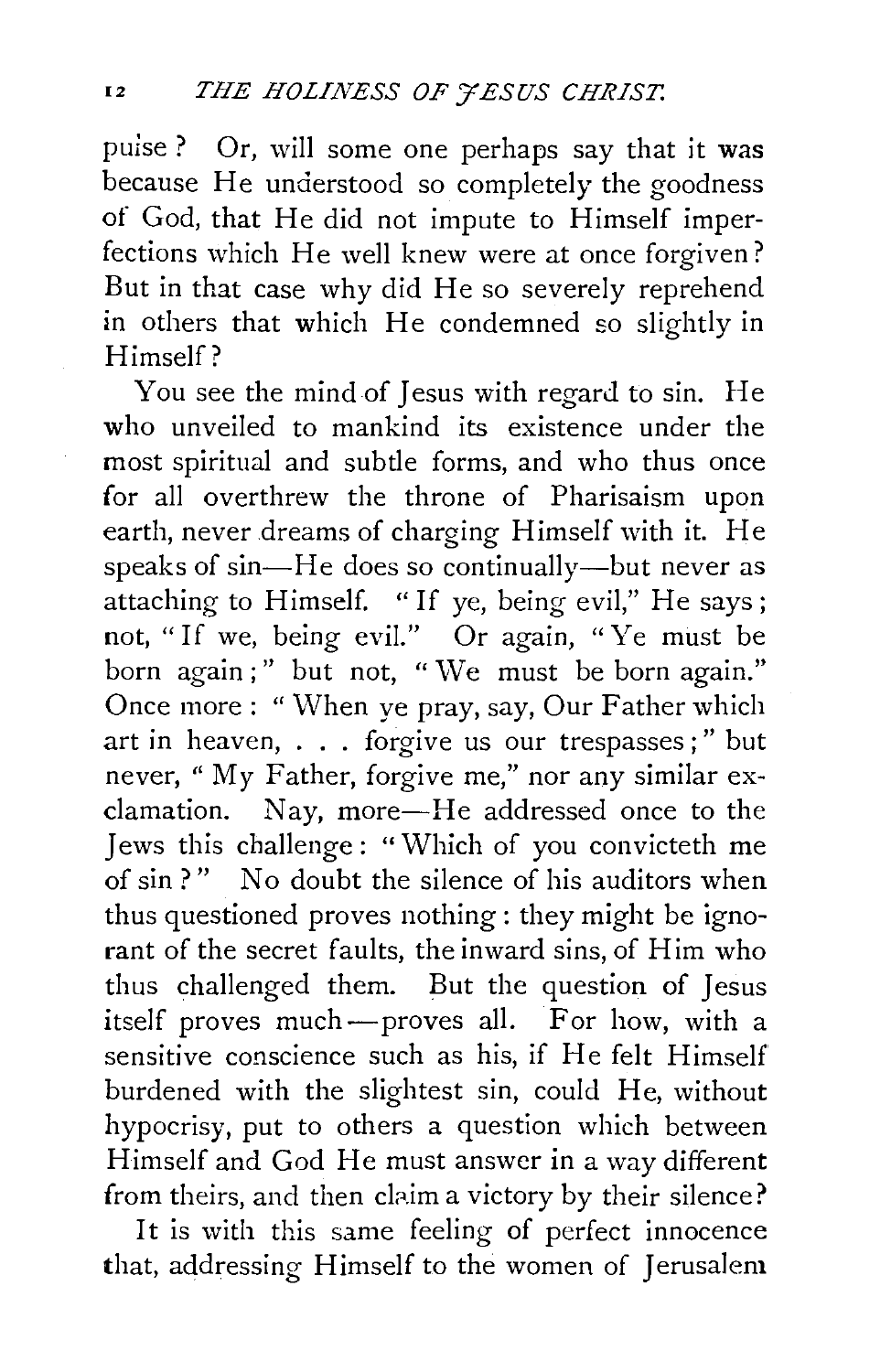on his way to the cross, He utters this piercing sentence, " If they do these things in a green tree, what shall be done in the dry?" which can only mean, " If God's judgments fall so heavily upon the righteous, with what a weight will they not one day descend upon sinners ! "

Not only does He feel Himself free from any act chargeable with sin, from any sinful or even idle word, from every guilty feeling, from every desire which can stain the soul, from every wish contrary to the Divine will; but He is certain that He has never neglected any good action which He was called to do, never been guilty of the smallest omission in fulfilling the work entrusted to Him by his Father. "I have glorified thee on the earth," He says, at a time when other mortal men breathe to Heaven a sigh over a life which they feel has contained so many moments, if not ill-spent, yet at least wasted ; "I have finished the work thou gavest me to do." In these supreme moments He found his consolation in this: "The Father bath not left me alone; for I do always those things that please Him." 1

On his way to Gethsemane, to meet the invisible enemy whose approach He already feels within Him, "The prince of this world cometh," He says, "but bath nothing in me." Such is the verdict of the conscience of Jesus with reference to Himself. That conscience of Jesus is indeed, as M. Keim says, "the only conscience without a scar" in the whole history of mankind.

In presence of this unexampled moral fact, there are but two alternatives : either Jesus was indeed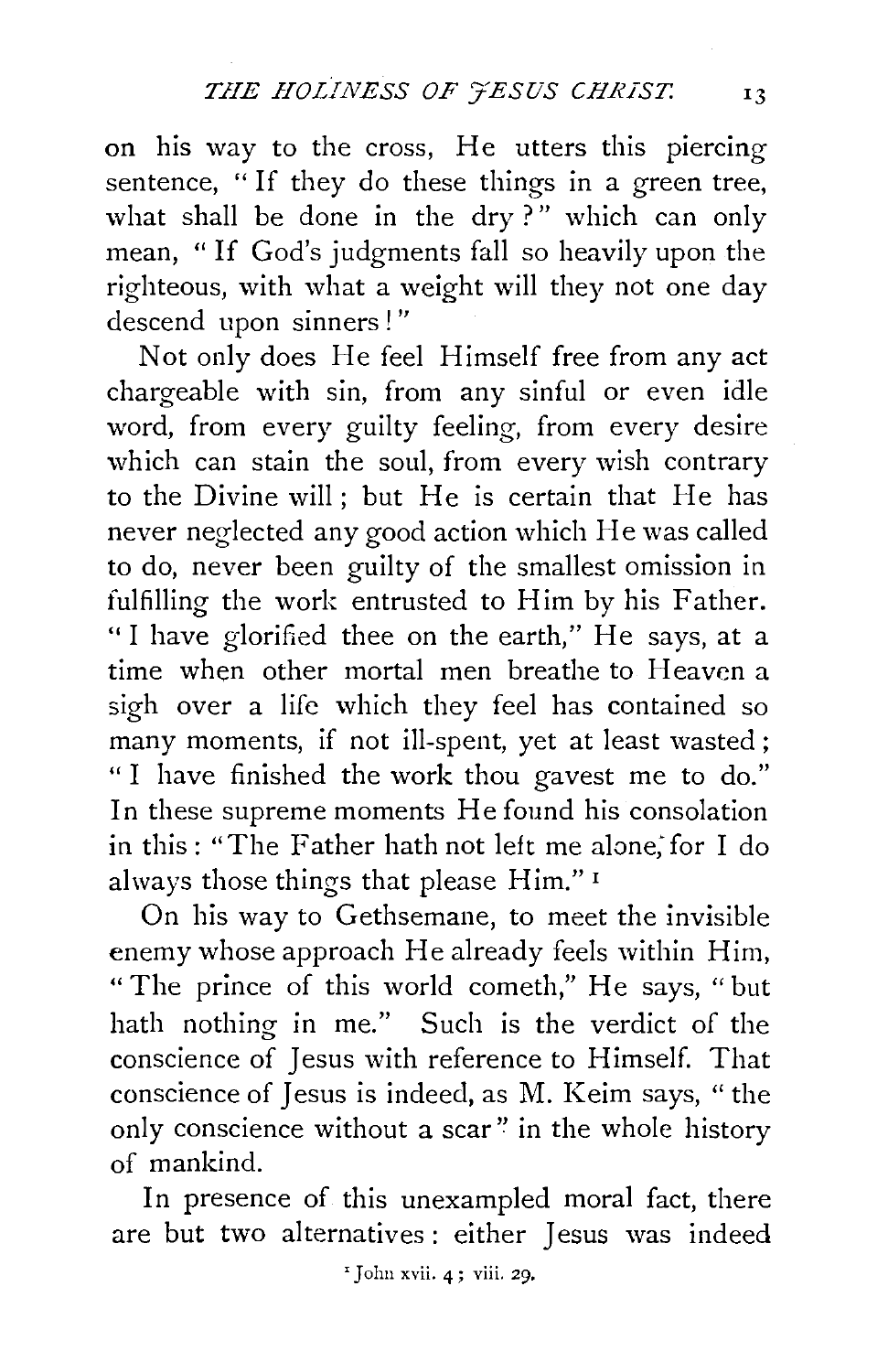perfectly holy, as his conscience bears witness; or He was the blindest and most hardened of men, since his conscience did not reveal to Him the most elementary fact of morality, the fact with which every child is acquainted by his inward experience before his attention is drawn to it by others—the presence of sin. Between these two alternatives, I suppose we shall not find it difficult to decide.

Do not even free-thinkers acknowledge Jesus to have been one of the most moral men the world has ever produced ? They therefore absolutely exclude the latter alternative, and, according to the laws of logic, to which free thought, notwithstanding all its freedom, is still compelled to submit, they have no choice but to concede the former and to say with us, We have here a moral miracle; Jesus was absolutely holy.

The result obtained from these testimonies of the conscience of Christ is completely in harmony with the nature of the mission which He attributes to Himself towards mankind. He calls Himself the *Physician* of mankind, sent to those that are sick : could He be that, were He sick Himself? He calls to Himself those who *travail and are heavy laden*, promising to give them comfort: could He do so had he not felt Himself to be free from the burden which oppressed them ? He came to seek and to save that *which was lost*: how could He accomplish >this mission if He were Himself lost? unless we say that no one is really lost, which would annul, on the other hand, the testimony of the conscience of Christ .respecting the moral condition of mankind.

He is not only the Physician of diseased humanity,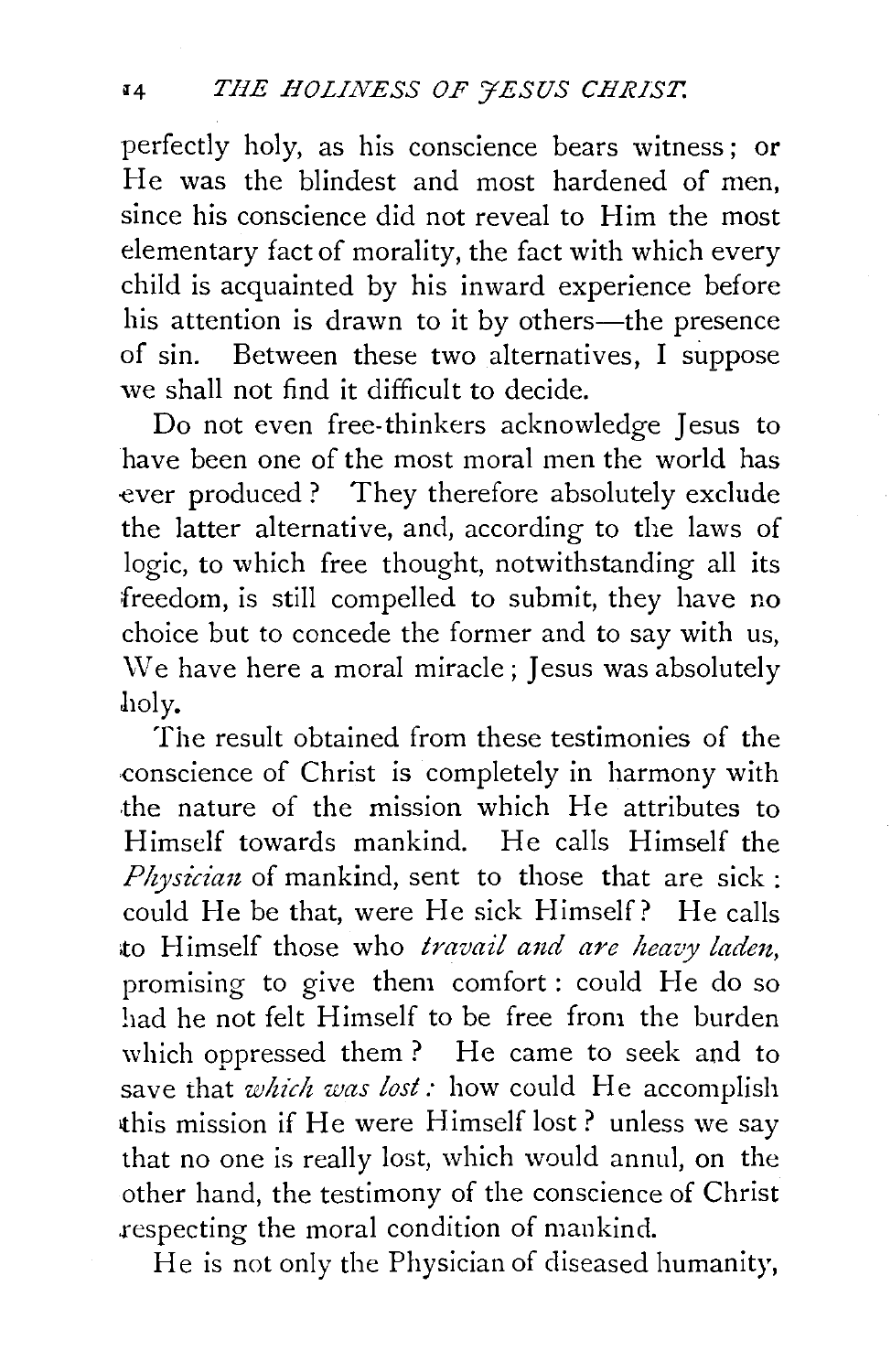He is the Victim whose blood is to make atonement for it. " He is come," He says, "to give his life a ransom for many." 1 Could this be, if He needed redemption Himself? Shortly before his death He uttered these sacramental words, " This is my blood which is shed for the remission of sins." The law allowed none but victims without blemish and without spot. Could Jesus have thought He could offer Himself upon the altar of expiation, had He recognized in Himself the slightest stain of sin? To attribute to Himself the office of a sacrifice for the sins of the world, without having in Him the consciousness of perfect holiness, would have been the height of folly.

The height, do I say? But there would have been on earth a degree of insanity more marvellous still. Jesus declares, in several of his discourses, that He is to return to judge the world, and to summon before his bar all mankind. "Watch ye, therefore," He says, "and pray always, that ye may be able to stand *before the Son of man.*"<sup>2</sup>

He attributes to Himself this character of Judge of the world even in that Sermon on the Mount, to which free-thinkers would reduce the whole of his teaching. There we read, " Not every one that saith unto me, Lord, Lord, shall enter into the kingdom of heaven. . . . Many will say to me in that day, . . . Have we not done many wonderful works in thy name ?  $\ldots$  Then will I profess unto them, I never knew you : depart from me ye that work iniquity." 3

And must not He who thus places Himself before

 $\text{Matt. xx. 28.}$  2 Luke xxi. 36. 3 Matt. vii. 21-23.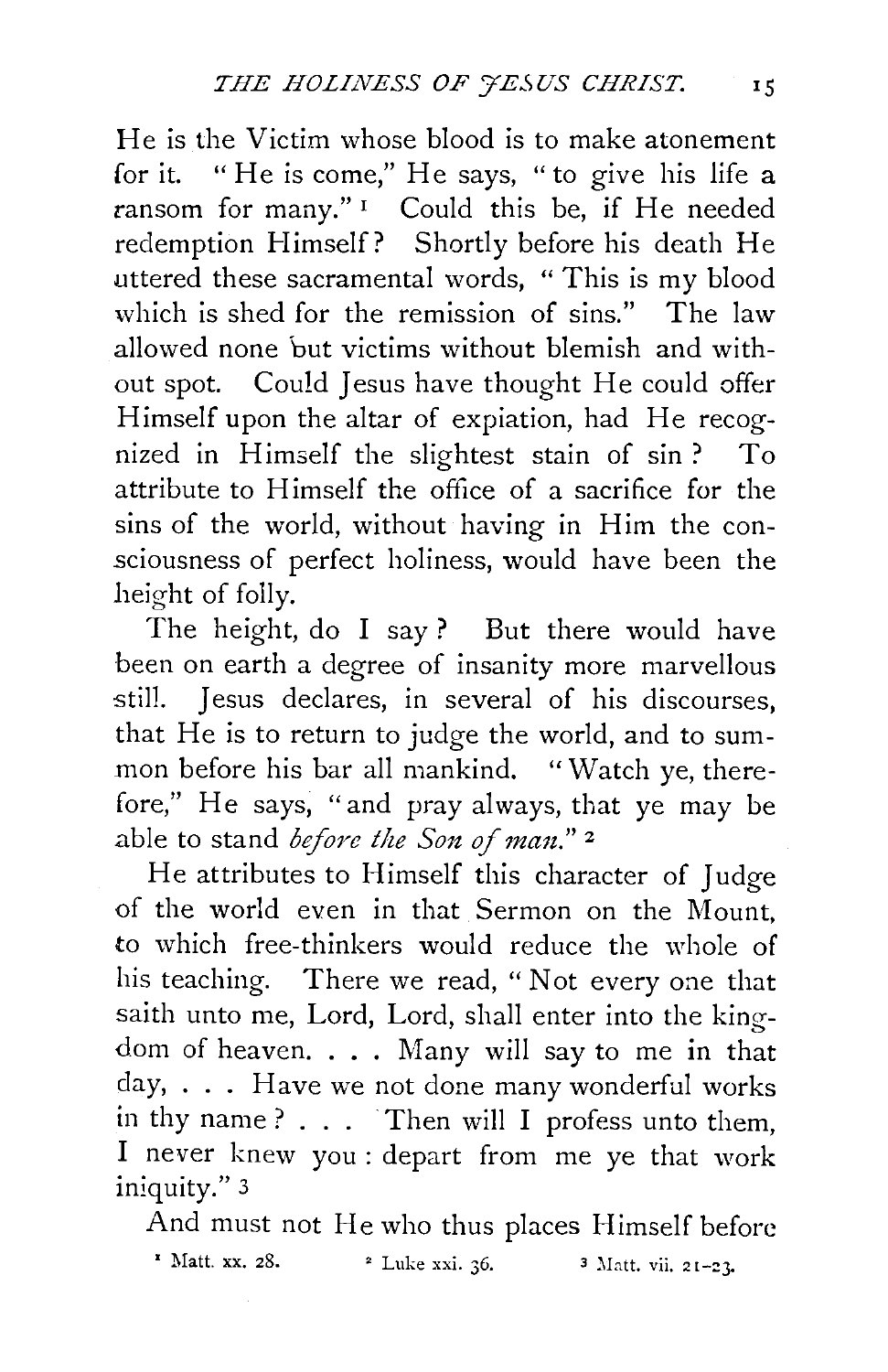the world as the representative of the holiness of God, and the organ of perfect justice in the solemn act of the universal judgment, have felt Himself to be clear of all sin ? What ! would the sentence not die out upon the lips of the judge who felt himself a transgressor? Taking his place among the multitude, from whom He was distinguished by but a shade of difference, must He not have said to them, " Let us kneel together and pray for mercy"? Once more we repeat, Logic has its rights, to which free thought must submit itself. Either Jesus was insane, or else He was perfectly holy!<sup>1</sup> Let us conclude this part of our subject with the words of Keim, the author of the latest work, and the most learned, on the life of Jesus. "Any one who gives himself up to the discourses and acts of the Lord, comes forth from that contemplation with this irresistible impression : Here we behold a conscience which never underwent the stings of the sense of sin. And this is not because we have here a moralist satisfied with a low and easy standard. Oh, no! He even charged with guilt a mere look, an idle word, andhidden behind the screen of outward acts-the impure heart. He rebuked energetically the age in which He lived; He made his disciples ashamed of

<sup>1</sup> We are not ignorant of the attempts which have been made to eliminate by processes and hypotheses of criticism those words in which Jesus declares Him. self judge of all. But after these excisions have been made, we shall have further to eliminate the words in which He declares Himself to be the Sacrifice, the Physician, the Saviour ; and, after that, those in which He testifies to his own moral purity. And after all this, what would there be left to account for the faith of the apostles and the foundation of the Church, not to speak of the complete arbitrariness which characterizes these excisions of criticism? Men first sketch a Jesus such as they would have Him to be, then they cut and hack at the documents, as at a piece of cloth, till they shape out the teaching of Jesus after their pattern. Then they tell us, This is the history. But is it not a mere conjuring trick?